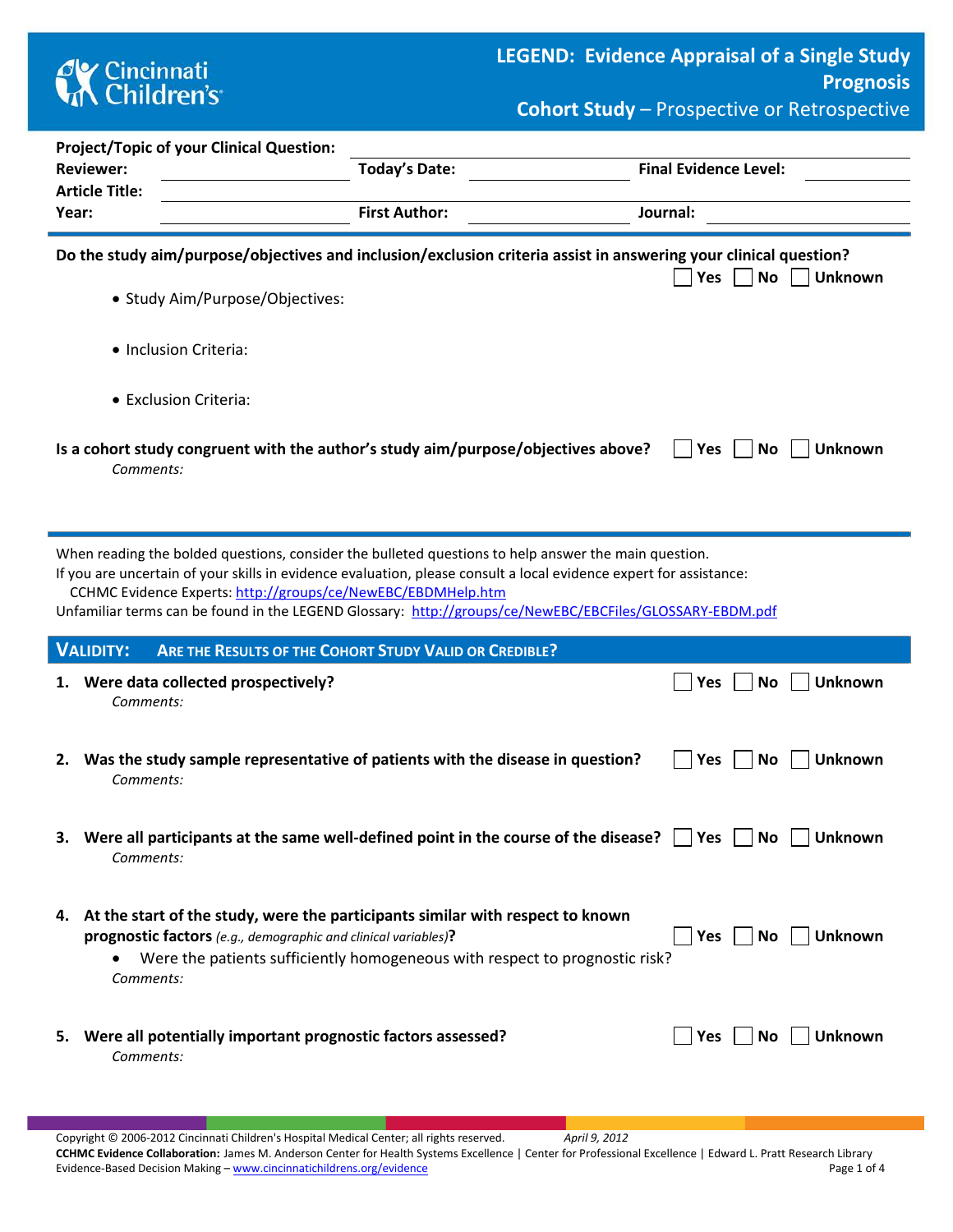|    | Cincinnati<br>K Children's                                                                                                                                                                                                                                                                                                                                                                       |            |           |     | <b>LEGEND: Evidence Appraisal of a Single Study</b><br><b>Prognosis</b><br><b>Cohort Study - Prospective or Retrospective</b> |
|----|--------------------------------------------------------------------------------------------------------------------------------------------------------------------------------------------------------------------------------------------------------------------------------------------------------------------------------------------------------------------------------------------------|------------|-----------|-----|-------------------------------------------------------------------------------------------------------------------------------|
|    | 6. Were the outcomes quantifiable and precisely measurable?<br>Were instruments used to measure the outcomes valid and reliable?<br>Was the assessment of the outcome made independent of knowledge of<br>prognostic factors?<br>Comments:                                                                                                                                                       |            | Yes       | No  | <b>Unknown</b>                                                                                                                |
| 7. | Were participants followed long enough for outcomes to occur?<br>Was the follow-up process clearly described?<br>Was the follow-up process complete?<br>Comments:                                                                                                                                                                                                                                |            | Yes       | No. | <b>Unknown</b>                                                                                                                |
|    | 8. Were all participants accounted for at the conclusion of the study?<br>Were withdrawals from the study explained?<br>٠<br>Was the rate of attrition acceptable?<br>$\bullet$<br>Comments:                                                                                                                                                                                                     | <b>Yes</b> | <b>No</b> |     | Unknown                                                                                                                       |
|    | 9. Was there freedom from conflict of interest?<br>Sponsor/Funding Agency or Investigators<br>Comments:                                                                                                                                                                                                                                                                                          |            | Yes       | No. | <b>Unknown</b>                                                                                                                |
|    | <b>ARE THESE VALID STUDY RESULTS IMPORTANT?</b><br><b>RELIABILITY:</b>                                                                                                                                                                                                                                                                                                                           |            |           |     |                                                                                                                               |
|    | 10. Did the study have a sufficiently large sample size?<br>Was a power analysis described?<br>Did the sample size achieve or exceed that resulting from the power analysis?<br>Did each subgroup also have sufficient sample size (e.g., at least 6 to 12 participants)?<br>Comments:                                                                                                           | Yes        | No        |     | <b>Unknown</b>                                                                                                                |
|    | 11. Were the statistical analysis methods appropriate?<br>Were the statistical analysis methods clearly described?<br>If subgroups in the sample had different prognostic factors (e.g., demographics,<br>disease specifics, comorbidity), was an adjustment made for the differences between groups?<br>Was an adjustment made for changes that occur as the patient ages, if any?<br>Comments: | <b>Yes</b> | No        |     | <b>Unknown</b>                                                                                                                |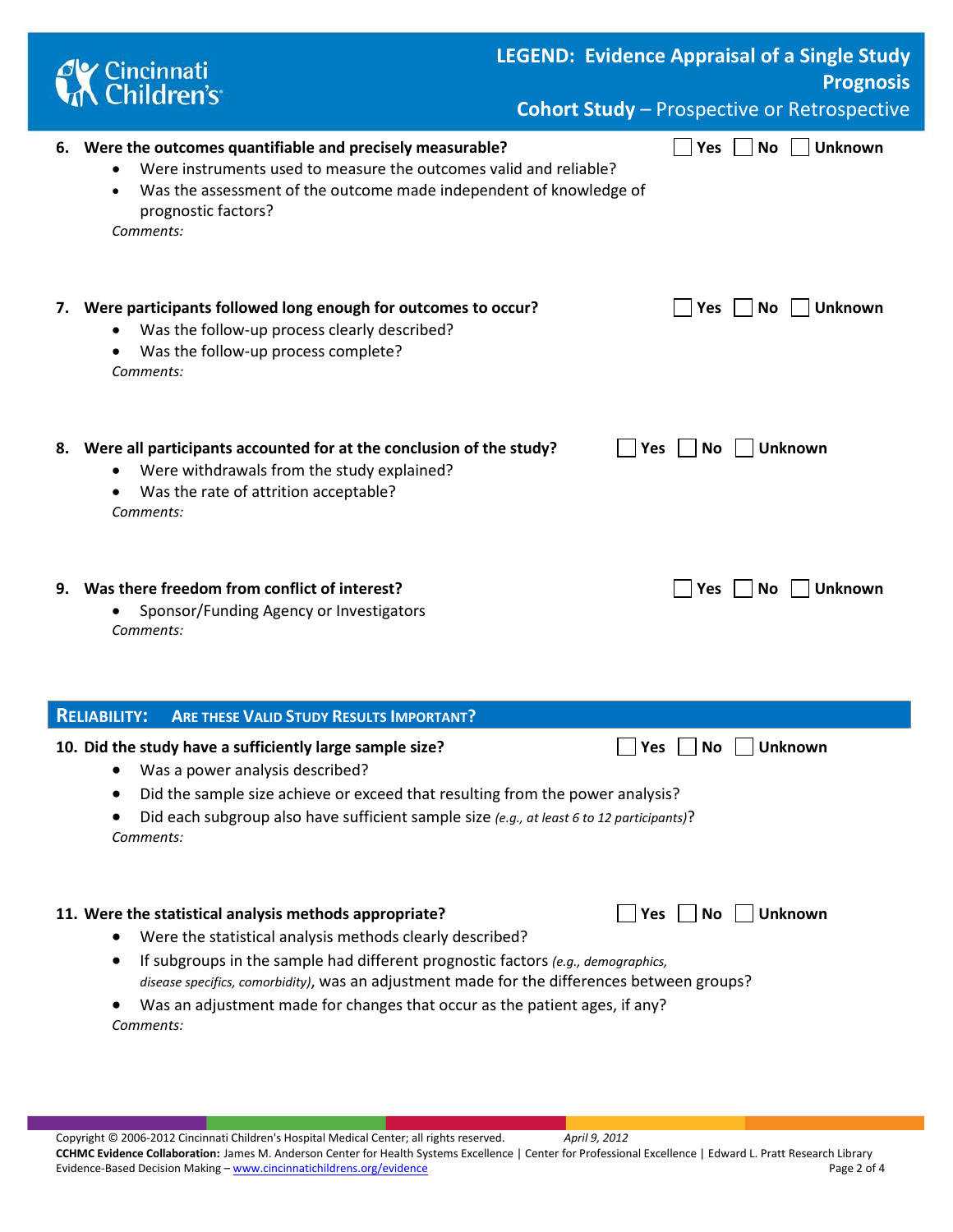

**12. What are the main results of the study?** *(e.g., Helpful data: Page #, Table #, Figures, Graphs)*

| How likely are the outcomes over time?<br>Absolute results (e.g., 5 year survival rate) or Relative results (e.g., risk from<br>$\bullet$<br>prognostic factor) or Survival Curves (e.g., cumulative events) |
|--------------------------------------------------------------------------------------------------------------------------------------------------------------------------------------------------------------|
| What were the measures of statistical uncertainty (e.g., precision)?<br>(Were the results presented with Confidence Intervals or Standard Deviations?)                                                       |
| 13. Were the results statistically significant?<br><b>Unknown</b><br><b>Yes</b><br>No.<br>Comments:                                                                                                          |
| 14. Were the results clinically significant?<br><b>Unknown</b><br><b>Yes</b><br>No<br>If potential confounders were identified, were they discussed in relationship<br>to the results?<br>Comments:          |
| <b>APPLICABILITY: CAN I APPLY THESE VALID, IMPORTANT STUDY RESULTS TO TREATING MY PATIENTS?</b>                                                                                                              |
| 15. Can the results be applied to my population of interest?<br>Unknown<br>Yes<br>No<br>Is the setting of the study applicable to my population of interest?                                                 |

|           | is the setting of the staat applicable to hit population of interest.                                                                        |                                     |
|-----------|----------------------------------------------------------------------------------------------------------------------------------------------|-------------------------------------|
| $\bullet$ | Do the patient outcomes apply to my population or question of interest?                                                                      |                                     |
| $\bullet$ | Were the patients in this study similar to my population of interest?                                                                        |                                     |
|           | Comments:                                                                                                                                    |                                     |
|           | 16. Are my patient's and family's values and preferences satisfied by the knowledge<br>gained from this study (such as outcomes considered)? | <b>Unknown</b><br>No.<br><b>Yes</b> |
|           | Comments:                                                                                                                                    |                                     |
|           |                                                                                                                                              |                                     |

**17.** Would you include this study/article in development of a care recommendation?  $\Box$  Yes  $\Box$  No  $\Box$  Unknown *Comments:* 

**ADDITIONAL COMMENTS OR CONCLUSIONS ("TAKE-HOME POINTS"):**